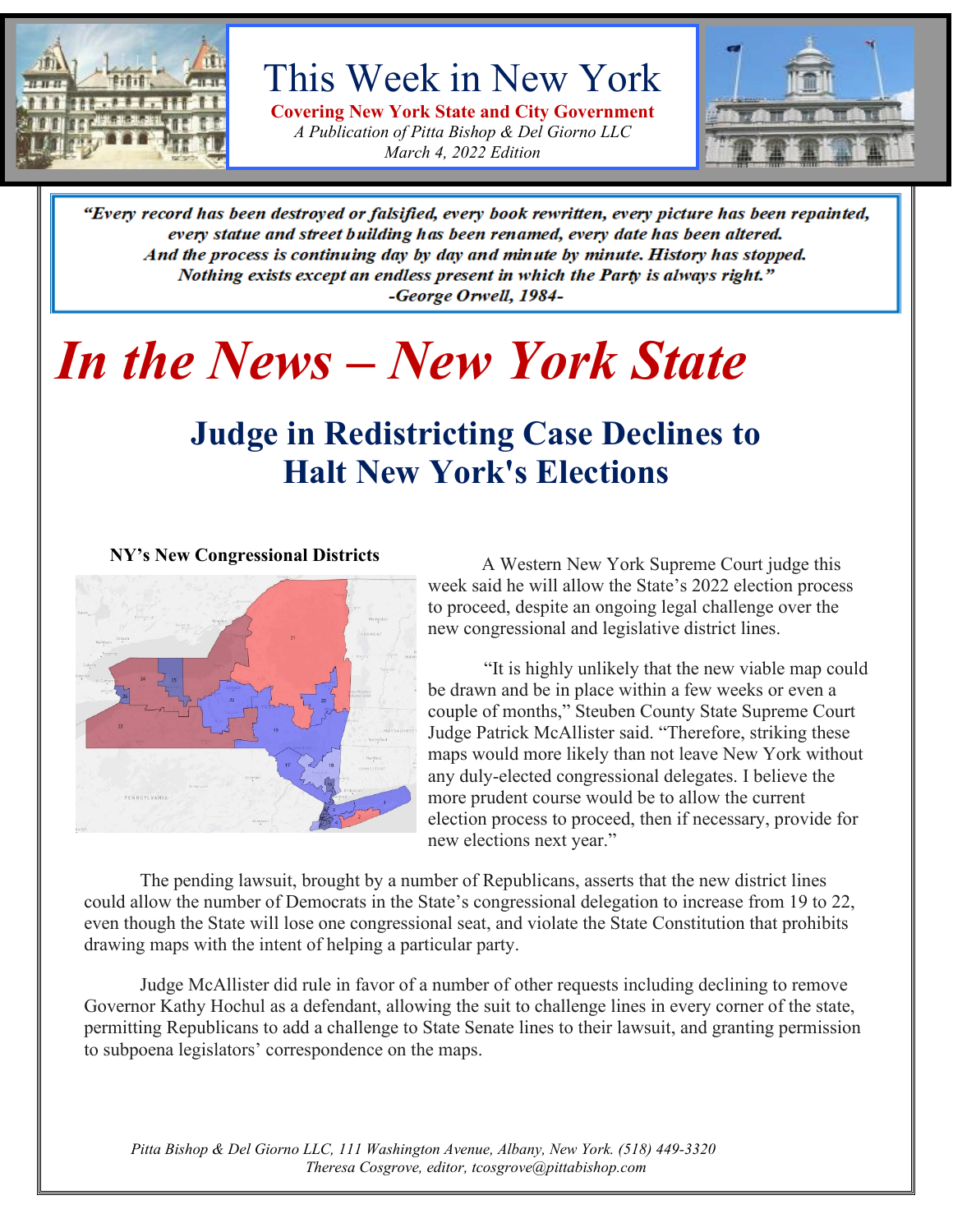If Judge McAllister ultimately rules to reject the lines approved by the Legislature in February, new maps would then be drawn in time for special elections in every congressional and state Senate seat in 2023. A similar scenario took place in 1964 when the district lines were rejected. State legislators were elected to what became one-year terms and elections were held again in 1965.

Litigants are expected to reconvene on March 14 to debate technical claims. Judge McAllister is expected to reach a decision by early April.

Petitioning for the 2022 ballot is already underway. Candidates have until April 7 to file their petitions to secure a spot in the primary elections which are set for June 28.



### *NYS Comptroller Prohibits New Russian Investments & Directs Investment Review*

#### *Governor Signs Executive Order Directing All State Agencies to Review & Divest*

New York State Comptroller Thomas DiNapoli has directed his staff to prohibit all new investments in Russian companies and to review the New York State Common Retirement Fund's (Fund) current investments and assess whether they present financial risks that warrant further restrictions or divestment. He is also reaching out to the Fund's investment managers to urge them to conduct a similar examination to mitigate investment risk and minimize market impact.

"Russia's unlawful invasion of Ukraine has led to unprecedented sanctions against Russian companies and individuals," Comptroller DiNapoli said. "While American sanctions already prohibit investments in many Russian companies, I believe it is prudent to freeze purchases in all Russian companies due to the situation's unpredictability and the likelihood that conditions will deteriorate. This will ensure that the Fund does not increase its minimal exposure to the Russian economy while completing its divestment review, consistent with my fiduciary duty."

The Fund estimates it has \$110.8 million in public equity investments including direct holdings and co-mingled funds in Russian companies.

Also this week, Governor Kathy Hochul signed an [Executive Order](https://www.governor.ny.gov/sites/default/files/2022-02/Executive%20Order%20No.%2014.pdf) directing all New York State agencies and authorities to review and divest public funds from Russia. In addition, the Department of Financial Services (DFS) expedited procurement of additional blockchain analytics technology to bolster its ability to detect exposure among DFS-licensed virtual currency businesses to Russian individuals, banks, and other entities.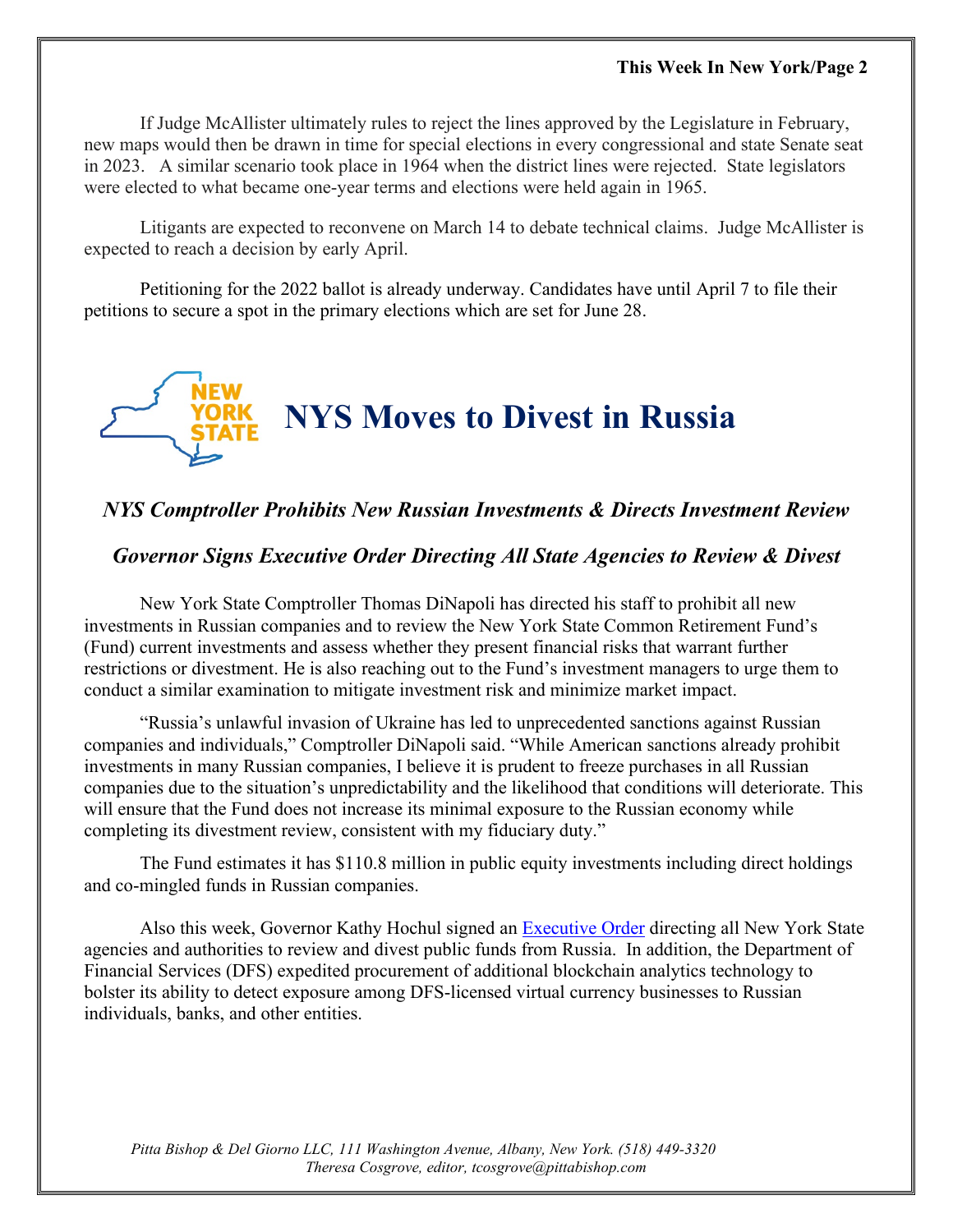# *In the News – New York City*



# **Mayor Adams Announces Agreement to Transform South Brooklyn Marine Terminal Into Offshore Wind Hub**

New York City Mayor Eric Adams this week announced an agreement that will transform the city-owned South Brooklyn Marine Terminal (SBMT) into "one of the largest" offshore wind port facilities in the nation. The agreement will generate \$1.3 billion in average annual investment citywide and support 13,000 local jobs.

As part of the deal finalized by the New York City Economic Development Corporation (NYCEDC), Equinor, its partner — bp — and Sustainable South Brooklyn Marine Terminal, L.P. (SSBMT) will upgrade and build out the terminal as an operations and maintenance base. The terminal will become a power interconnection site for the [Empire Wind 1 project](https://www.nyserda.ny.gov/All-Programs/Offshore-Wind/Focus-Areas/NY-Offshore-Wind-Projects).

Heavy lift platforms will be built on the 39th Street Pier for wind turbine staging and installation for Equinor and other developers. The port will serve as a hub to support the Empire Wind and [Beacon](http://www.beaconwind.com/)  [Wind](http://www.beaconwind.com/) offshore wind farms.

NYCEDC also partnered with Equinor and the community to support workforce training for local residents. The agreement expands the target of minority- and women-owned business enterprise (M/WBE) contractors based in and registered with New York City or New York State, with a 30 percent M/WBE participation goal; and will support technical assistance for M/WBE and Disadvantaged Business Enterprises. Additionally, the agreement ensures the development will be a low-emissions facility.

"With this investment, the South Brooklyn Marine Terminal will soon be transformed into one of the largest offshore wind port facilities in the nation," said Mayor Eric Adams**.** "This site will be the launch of a whole new industry for New York City that will support 13,000 local jobs over time, generate \$1.3 billion in average annual investment citywide, and significantly reduce our carbon footprint so that we can meet our climate goals of 100 percent clean electricity by 2040…."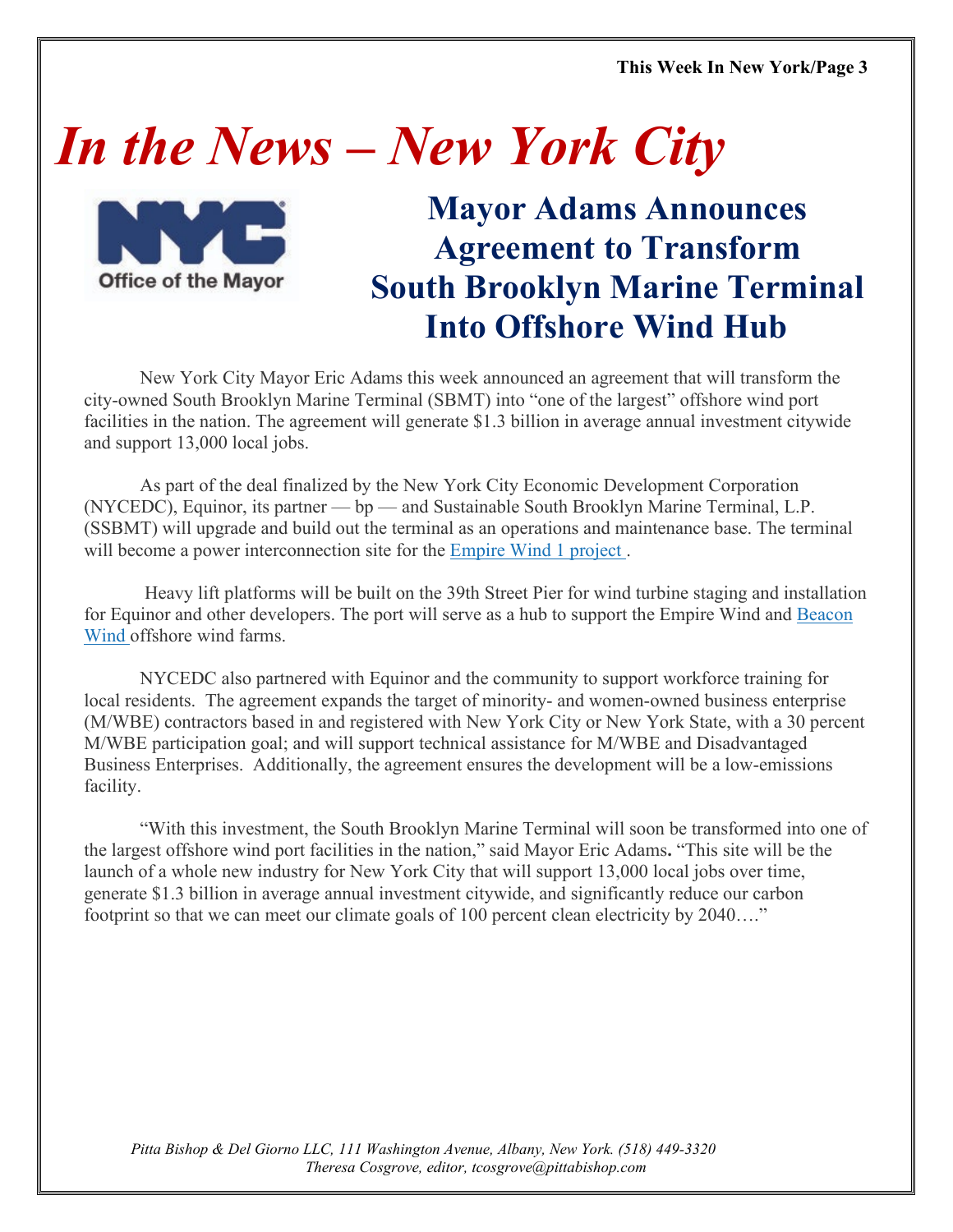

# **NYC Employees' Retirement System Votes To Divest in Russian Securities**

The trustees of the New York City Employees' Retirement System (NYCERS) voted this week to approve a resolution directing the Comptroller to carry out the divestment of the System's investments in securities issued by Russian companies, beginning with those identified by the United States government as financing, supporting, or enabling the Putin regime.

The New York City Employees' Retirement System is one the nation's largest municipal retirement funds in the United States with over 350,000 active members and retirees. The System held approximately \$31.1 million in Russian securities at the close of business on February 25. As of December 31, 2021, the System had \$88.2 billion in total assets under management (AUM).

The trustees of the New York City Employees' Retirement System include: Mayor's Representative Cynthia Collins (Chair); New York City Comptroller Brad Lander, New York City Public Advocate Jumaane Williams; Borough Presidents: Mark Levine (Manhattan), Donovan Richards (Queens), Antonio Reynoso (Brooklyn), Vito Fossella (Staten Island), and Vanessa Gibson (Bronx); Henry Garrido, Executive Director, District Council 37, AFSCME; Tony Utano, President Transport Workers Union Local 100; and Gregory Floyd, President, International Brotherhood of Teamsters, Local 237.

# *Briefs*

# **Legislature Approves Sexual Harassment Protection Legislation**

The Senate this week approved legislation to strengthen New York's sexual harassment protections in the workplace, sending bills that ensure the State's 2019 anti-harassment initiatives include public employees and bolster provisions related to retaliatory activities to Governor Kathy Hochul for consideration.

Sponsored by Senator Andrew Gounardes and Assemblymember Yuh-Line Niou, the first bill (S3395/A2483A) clarifies that the state or a locality is considered an employer of anyone serving in the state or local executive, judiciary, and legislative branches, including the staff of elected officials or judges. According to the sponsors, this would ensure that these employers are subject to Chapter 161 of 2019 which clarified employers' responsibility for the behavior of their employers, eliminated parts of the Faragher/Ellerth defense, and required employers to provide notice of their office's sexual harassment prevention policy.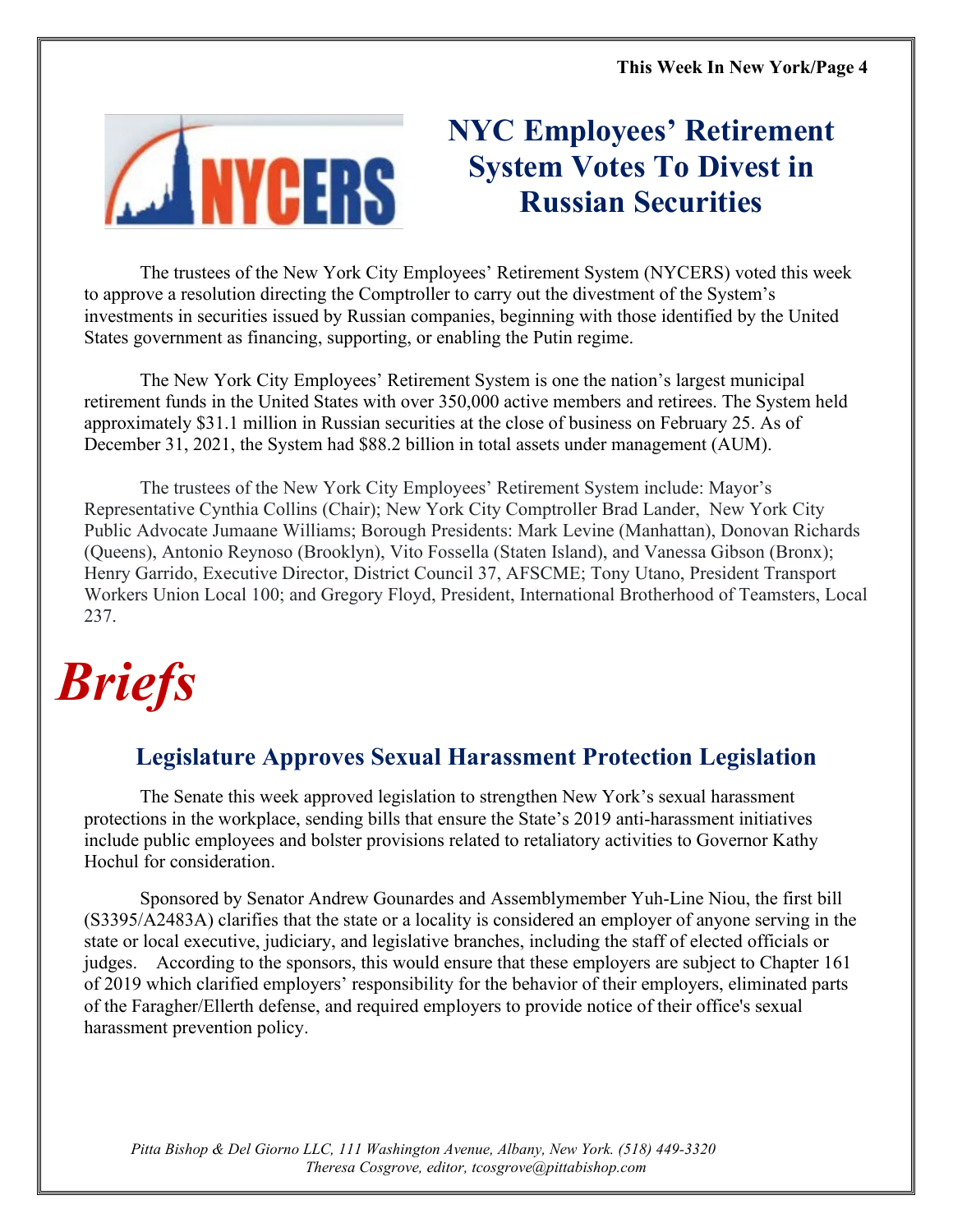The second bill (S5870/A7101), sponsored by Senator Gounardes and Assemblymember Jessica Gonzalez-Rojas, clarifies that release of personnel records to discount victims of workplace discrimination counts as a retaliatory action under the Human Rights Law and to provide additional recourse to victims of such retaliation.

## **Governor Hochul: There 'May Never be a Five-Day [Work] Week Again'**

Governor Kathy Hochul acknowledged this week that the COVID-19 pandemic could change the five-day in office work week in New York State. However, the Governor asserted that she would like to see employees occupying office buildings "at least three to four days at minimum" to spur economic recovery.

"It may never be a five-day week again," said Governor Hochul explained. "It may be four days with flexibility. It may be three and a half."

In published reports, Kathryn Wylde, CEO of the Partnership for the City of New York, concurred with Governor Hochul's assessment, "...she is accurately reflecting their [New York City employers] view of the future of office work. People will be expected back in the office but with some greater flexibility than in the past."

# **Comptroller DiNapoli Releases Industry Sector Dashboards to Track NYC Economic Recovery**

New York State Comptroller Thomas DiNapoli this week launched online dashboards to track data for key industry sectors in New York City, providing policy makers and the public with a look at how the COVID-19 pandemic has affected the City and how its recovery is progressing.

The dashboards track various economic and fiscal aspects of the construction, office, securities, restaurant, retail, tourism, and the arts, entertainment and recreation sectors. The tools offer details for each sector, including employment and salary data. It also provides information on how each of the sectors compares with the private sector overall as well as the rest of the state and nation.

Key information and trends identified by the most recent data (dashboards are linked below):

- **[Arts, Entertainment and Recreation](https://www.osc.state.ny.us/osdc/reports/nyc-sectors/arts-entertainment-and-recreation)**: Employment in the sector fell by more than half in the first months of the pandemic. Despite gains made last year, employment in the sector in December 2021 remained 17.9% below what it was in March 2020.
- **[Construction](https://www.osc.state.ny.us/osdc/reports/nyc-sectors/construction)**: Jobs in the sector rebounded from a low of 87,200 in April 2020 to 135,600 in December 2021. That is still far below the industry's peak of 164,000 in October 2018.
- **[Office](https://www.osc.state.ny.us/osdc/reports/nyc-sectors/office)**: Vacancy rates remain at historic highs due to a shift in demand for office space even as employment in this sector has rebounded from a low of 1.3 million jobs in May of 2020 to 1.4 million in December 2021.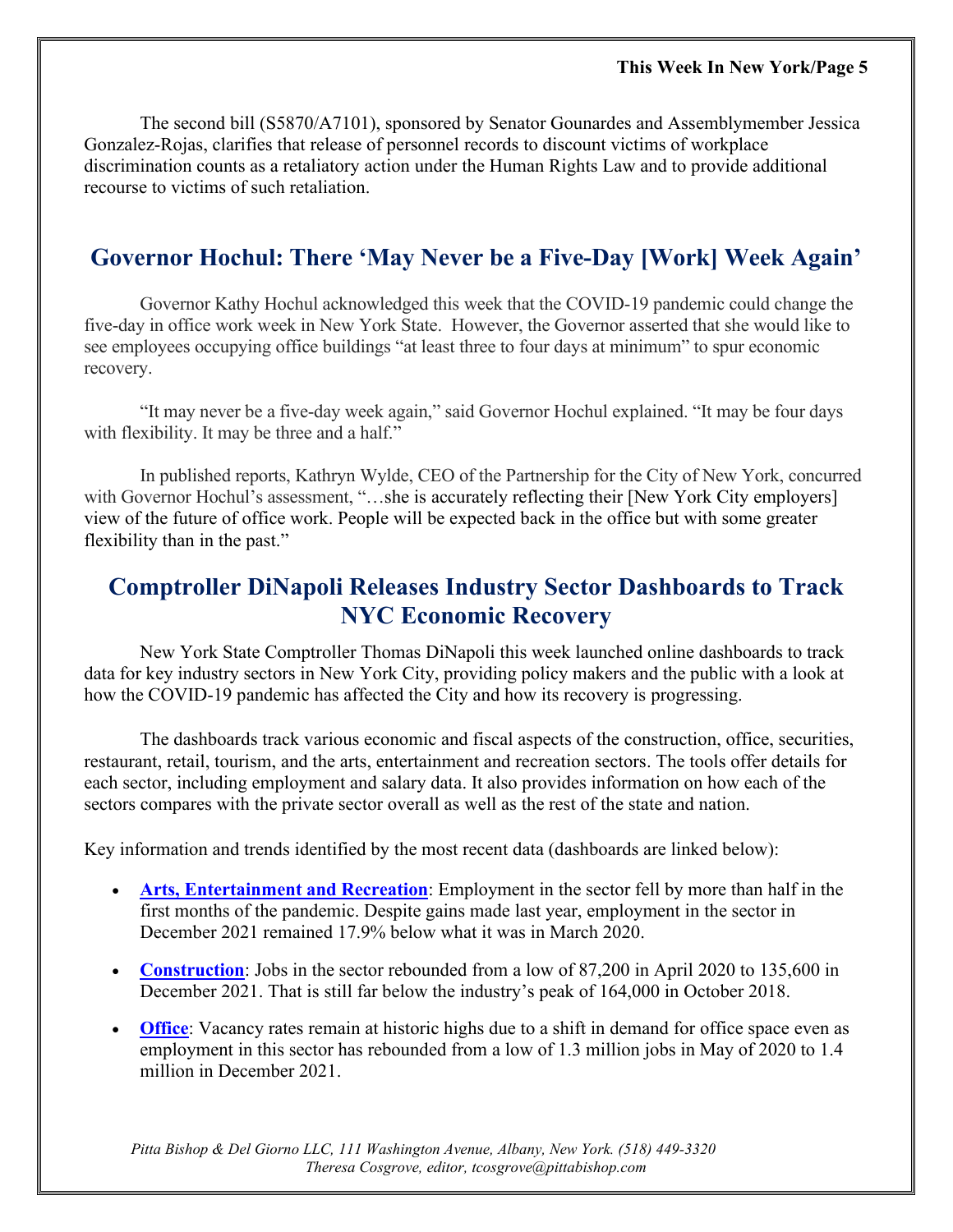- **[Restaurants](https://www.osc.state.ny.us/osdc/reports/nyc-sectors/restaurant)**: Shutdowns related to the pandemic caused a 70% drop in jobs from March to April 2020. At the end of 2021, the subsector (part of the accommodation and food services sector) remained 20.8% below pre-pandemic levels.
- **[Retail](https://www.osc.state.ny.us/osdc/reports/nyc-sectors/retail):** Despite a 9.2% increase in 2020, retail salaries remain about half that of the total private sector.
- **[Securities](https://www.osc.state.ny.us/osdc/reports/nyc-sectors/securities-sector)**: While many sectors continue to experience improvement in employment recovery, securities saw further declines in 2021 (that began in 2019).
- **[Tourism](https://www.osc.state.ny.us/osdc/reports/nyc-sectors/tourism)**: The sector lost 46.9% of its employment when the pandemic hit and remains 35.2% lower than the fourth quarter of 2019.

The NYC sector dashboards will be updated regularly. Employment levels will be updated monthly for most sectors with other information updated as new data becomes available.

## **Attorney General James Warns New York Consumers and Businesses to Be Cautious Amid Ongoing Crisis in Ukraine**

New York Attorney General Letitia James this week provided warnings and tips to consumers and businesses who could potentially experience residual impacts from the ongoing crisis in Ukraine. The Office of the Attorney General (OAG) notes that consumers and businesses should be mindful of any potential price gouging of fuel, other goods and services, and take actions to protect themselves against potential cybersecurity threats that may develop amid the crisis.

#### **Price Gouging of Fuel**

Due to Russia's role as the world's second-largest producer of natural gas and one of the world's largest oil-producing nations, the crisis may lead to market disruptions and potentially inflated prices at the pump. New York law prohibits sellers of fuel and other vital and necessary goods from charging unconscionably excessive prices during an abnormal market disruption, including disruptions caused by world conflicts. New York consumers are urged **[to report dramatic gasoline price increases to OAG](https://formsnym.ag.ny.gov/OAGOnlineSubmissionForm/faces/OAGCFCHome)  [for investigation](https://formsnym.ag.ny.gov/OAGOnlineSubmissionForm/faces/OAGCFCHome)**.

#### **Cybersecurity Best Practices for Consumers and Businesses**

While there is currently no active cybersecurity alert, the U.S. Department of Homeland Security has encouraged consumers and businesses of all sizes to ensure they are taking appropriate measures to protect their systems. The OAG has previously investigated issues relating to cybersecurity and provided guidance to both consumers and **[businesses about how they can best protect themselves from](https://ag.ny.gov/sites/default/files/businessguide-credentialstuffingattacks.pdf)  [cybersecurity threats](https://ag.ny.gov/sites/default/files/businessguide-credentialstuffingattacks.pdf)**.

#### **Consumers Safeguards to Protect Online Accounts from Cybersecurity Threats**

Attorney General James suggested the following: Protect your passwords by using a password manager and never reuse passwords; Enable two-factor authentication (2FA); Check regularly for unauthorized activity; Regularly run antivirus software; Update your software; and Take suspicious activity seriously.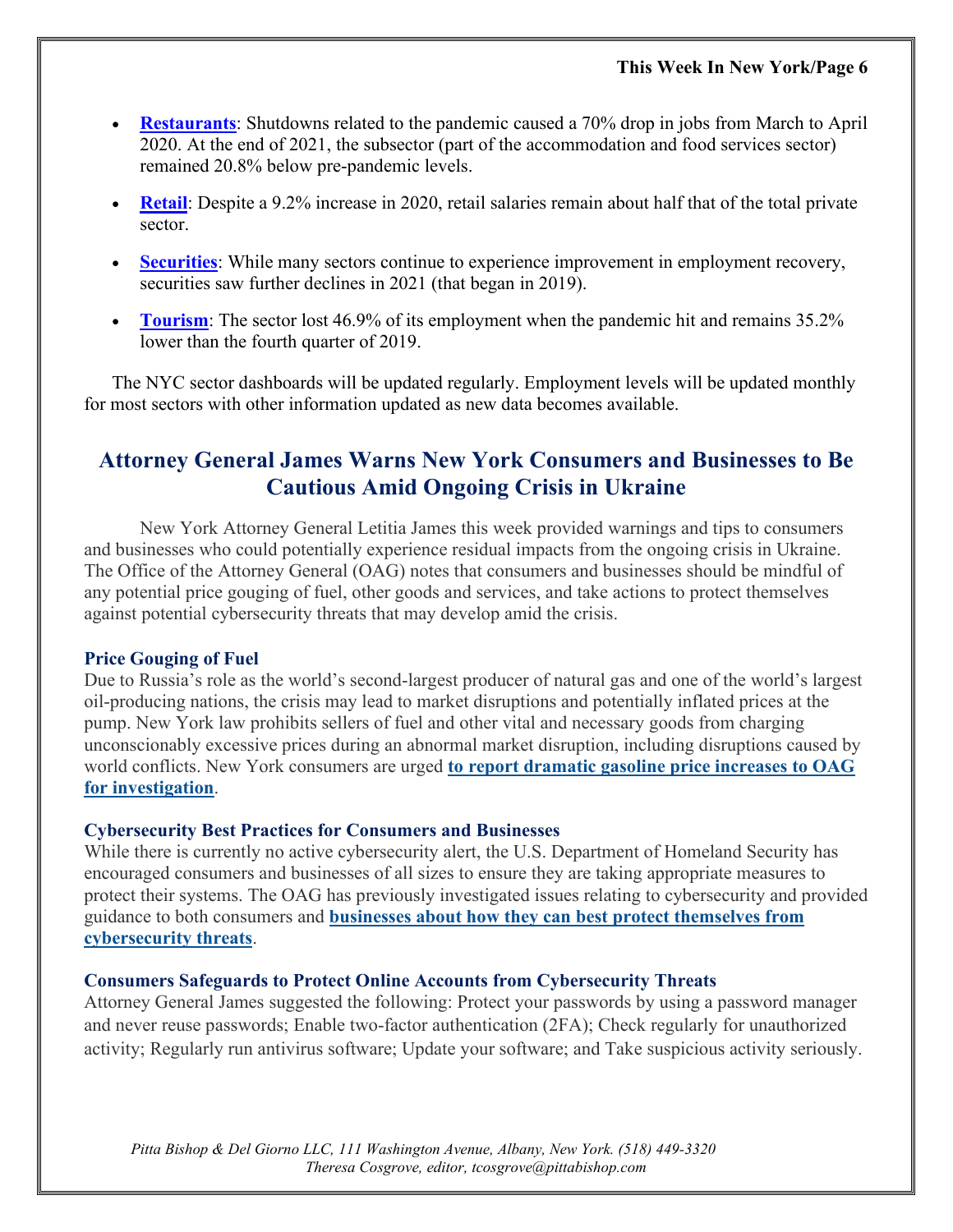# **NYC Comptroller Unveils Fund Tracker To Tally City Spending of COVID-19 Relief Funds**

City Comptroller Brad Lander this week unveiled an interactive public dashboard tracking the spending from FY 2022 onward of nearly \$11 billion in Federal pandemic relief funding for New York City.

Through FY 2026, Federal pandemic aid is expected to total \$26 billion. The tracker shows that through mid-February the City has spent \$1.16 billion of \$3.30 billion in planned State and Local Fiscal Recovery Fund (SLFRF) spending for FY 2022, and \$1.7 billion of \$3.0 billion in FY 2022 funds specifically awarded for education. View the Federal Stimulus Fund Tracker [here.](https://www.checkbooknyc.com/stimulus)

# **Summer Youth Employment Program Applications Open for New Yorkers Aged 14-24**

New York City Mayor Eric Adams this week opened applications for the New York City Department of Youth and Community Development's (DYCD) [Summer Youth Employment Program](https://www1.nyc.gov/site/dycd/services/jobs-internships/summer-youth-employment-program-syep.page)  [\(SYEP\).](https://www1.nyc.gov/site/dycd/services/jobs-internships/summer-youth-employment-program-syep.page) In addition to a record 90,000 SYEP opportunities, 10,000 summer jobs will be available through other city agencies as the result of a \$79 million investment in the Fiscal Year 2023 Preliminary Budget.

# **Mayor Adams Announces Next Phase of NYC's Pandemic Response**

New York City Mayor Eric Adams today announced several changes to COVID-19 pandemic restrictions including suspension of the Key to NYC program and the removal of indoor mask mandates in City public schools for K-12 students.

Beginning Monday, March 7th:

- **[Key to NYC](https://www1.nyc.gov/site/doh/covid/covid-19-vaccines-keytonyc.page) rules will be suspended.** Indoor venues, including restaurants, fitness facilities, and entertainment spaces will no longer be required to check for proof of vaccination before customers enter. Businesses previously covered by Key to NYC rules will still have the flexibility to require proof of vaccination or masking indoors if they choose.
- **Masks will no longer be required on public school grounds for kindergarten to 12th grade students.** According to the Mayor, while these public school children will be able to remove their masks, if they so choose, schools will continue to maintain strict COVID-19 protocols, including increased ventilation, a daily screener to ensure those with symptoms do not come to school, and test kit distribution. Masks will continue to be required for all settings with children under 5 years of age (where none of the population is yet eligible for the vaccine), including programs contracted by the New York City Department of Education with 3- and 4-year-old children as well as 3k and 4K classrooms in district schools.

Mayor Adams today also announced that all other COVID-19 mandates will remain in effect. Under the rules, employees will still be required to be vaccinated unless they have received a reasonable accommodation from their employer.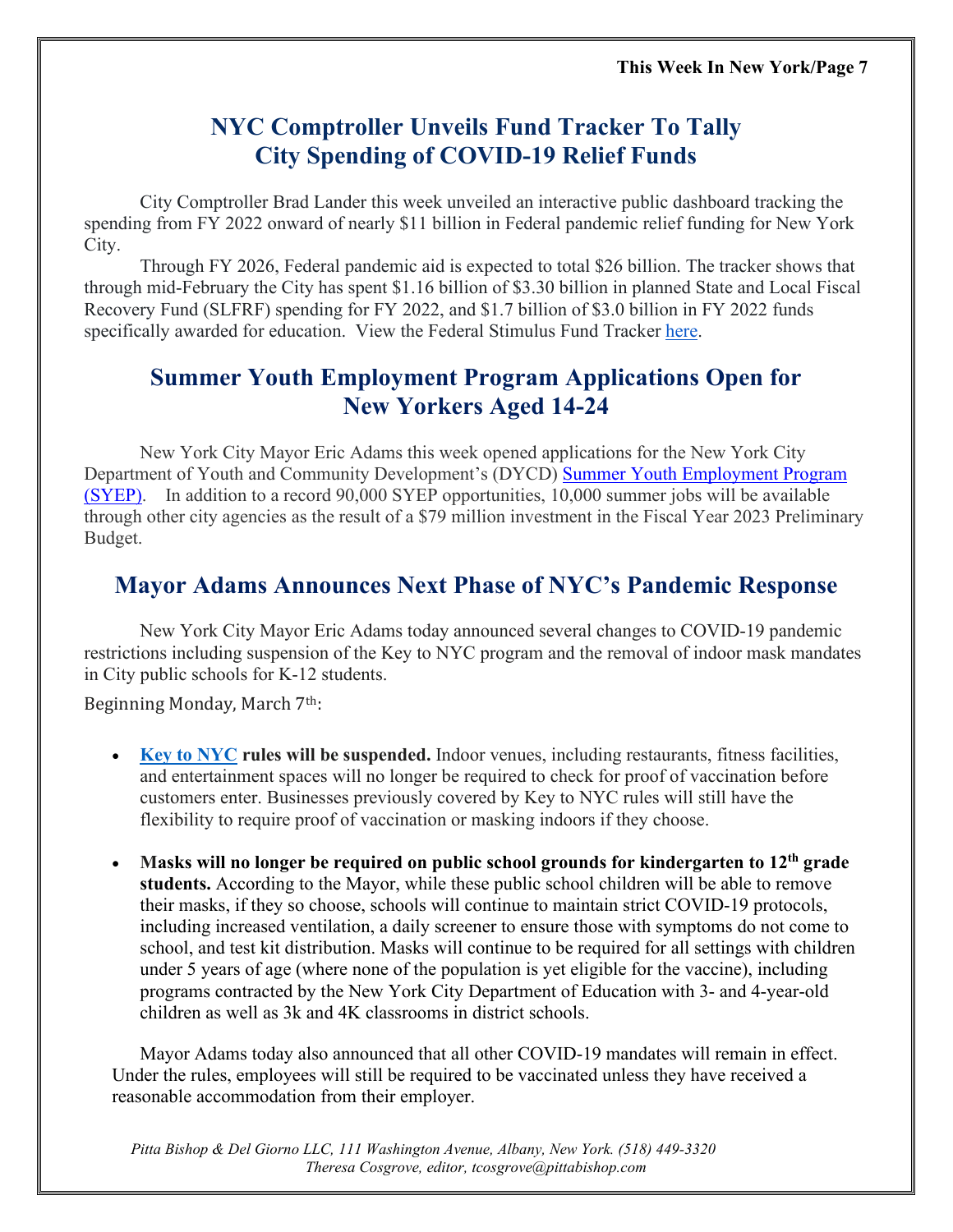# *Coming Up*

# *New York State*

### *Monday, March 7th*

*Assembly Session,* New York State Capitol Building, Assembly Chamber, Albany, 2 p.m. *Senate Session,* New York State Capitol Building, Senate Chamber, Albany, 3 p.m.

# *Tuesday, Marah 8th*

*Assembly Session,* New York State Capitol Building, Assembly Chamber, Albany, TBD *Senate Session,* New York State Capitol Building, Senate Chamber, Albany, 3 p.m.

### *Wednesday, March 9th*

*Assembly Session,* New York State Capitol Building, Assembly Chamber, Albany, TBD *Senate Session, New* York State Capitol Building, Senate Chamber, Albany, 3 p.m.

## *Thursday, March 10th*

*Assembly Session,* New York State Capitol Building, Assembly Chamber, Albany, TBD *Senate Session,* New York State Capitol Building, Senate Chamber, Albany, 11 a.m.

# *New York City*

*Monday, March 7th Committee on Small Business,* Remote Hearing – Virtual Room 4, 10 a.m. Oversight – SBS's Response to COVID-19.

*Committee on Veterans*, Remote Hearing – Virtual Room 3, 10 a.m. Oversight – Preliminary Budget Hearing – Veterans.

*Committee on Rules, Privileges and Elections,* Council Chambers – City Hall, 10:30 a.m.

*Committee on Transportation and Infrastructure,* Remote Hearing – Virtual Room 1, 10 a.m.

*Tuesday, March 8th Subcommittee on Zoning and Franchises*, Remote Hearing – Virtual Room 3, 11 a.m.

*Committee on Cultural Affairs, Libraries, and International Intergroup Relations,* Remote Hearing – Virtual Room 1, 12:30 p.m. Oversight – Preliminary Budget – Cultural Affairs, Libraries, and International Intergroup Relations.

*Committee on Public Housing,* Remote Hearing – Virtual Room 2, 1 p.m. Oversight – Preliminary Budget Hearing – Public Housing.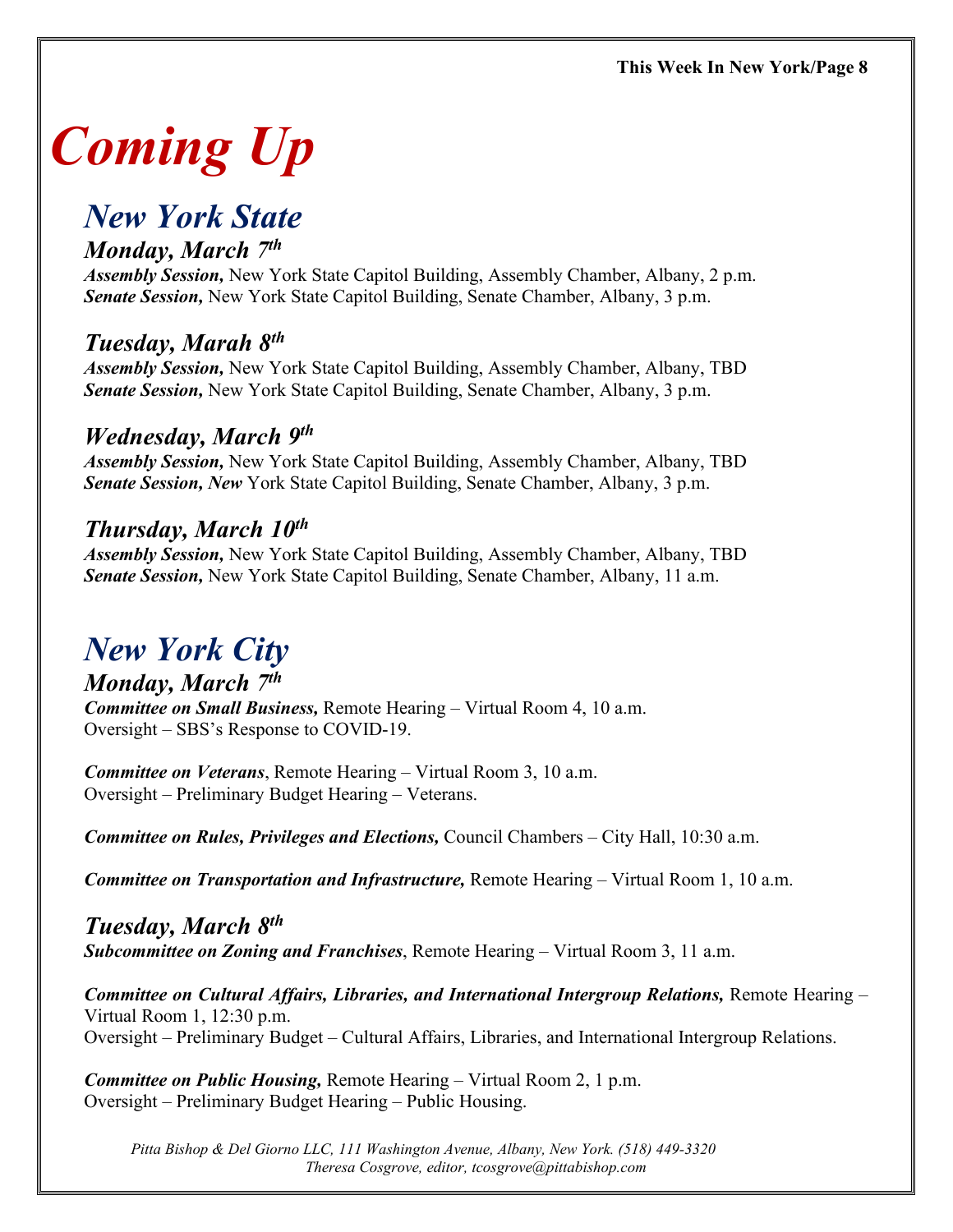## *Wednesday, March 9th*

*Committee on General Welfare,* Remote Hearing - Virtual Room 1, 10 a.m. Oversight – Preliminary Budget Hearing – General Welfare.

*Joint - Committee on Mental Health, Disabilities and Addiction & Health,* Remote Hearing – Virtual Room 2, 12 p.m. Oversight – Preliminary Budget Hearing – Mental, Health, Disabilities and Addiction.

*Committee on Fire and Emergency Management*, Remote Hearing - Virtual Room 3, 2 p.m. Oversight – Preliminary Budget Hearing – Fire and Emergency Management.

## *Thursday, March 10th*

*City Council,* Hybrid Hearing – Council Chambers – City Hall, 1:30 p.m.

## *Friday, March 11th*

*Joint - Committee on Aging & Subcommittee on Senior Centers and Food Insecurity,* Remote Hearing – Virtual Room 1, 10 a.m.

Oversight – DFTA's Home Delivered Meals Program and the Ending of the 60+ Recovery Meals Service.

*Joint - Committee on Environmental Protection & Subcommittee on COVID Recovery and Resiliency,* Remote Hearing - Virtual Room 2, 11 a.m. Oversight – COVID-19 Testing in Wastewater.

"No man can be a good citizen unless he has a wage more than sufficient to cover the bare cost of living, and hours of labor short enough so after his day's work is done he will have time and energy to bear his share in the management of the community, to help in carrying the general load."

-Theodore Roosevelt-

**Disclaimer**: The materials in this *This Week in New York* report are provided for informational purposes only and are not intended to be a comprehensive review of legislative or governmental or political developments, to create a client-consultant/lobbyist relationship, or to provide consulting, lobbying or political advice. Readers are cautioned not to attempt to solve specific problems on the basis of information contained in this *This Week in New York*. If consulting, lobbying or government relations advice is required, please consult a professional expert in such matters. The information contained herein, does not necessarily reflect the opinions of Pitta Bishop & Del Giorno LLC, or any of its members or employees or its clients.

Neither Pitta Bishop & Del Giorno LLC, nor its members or employees make any warranty, expressed or implied, and assume no legal liability with respect to the information in this report, and do not guarantee